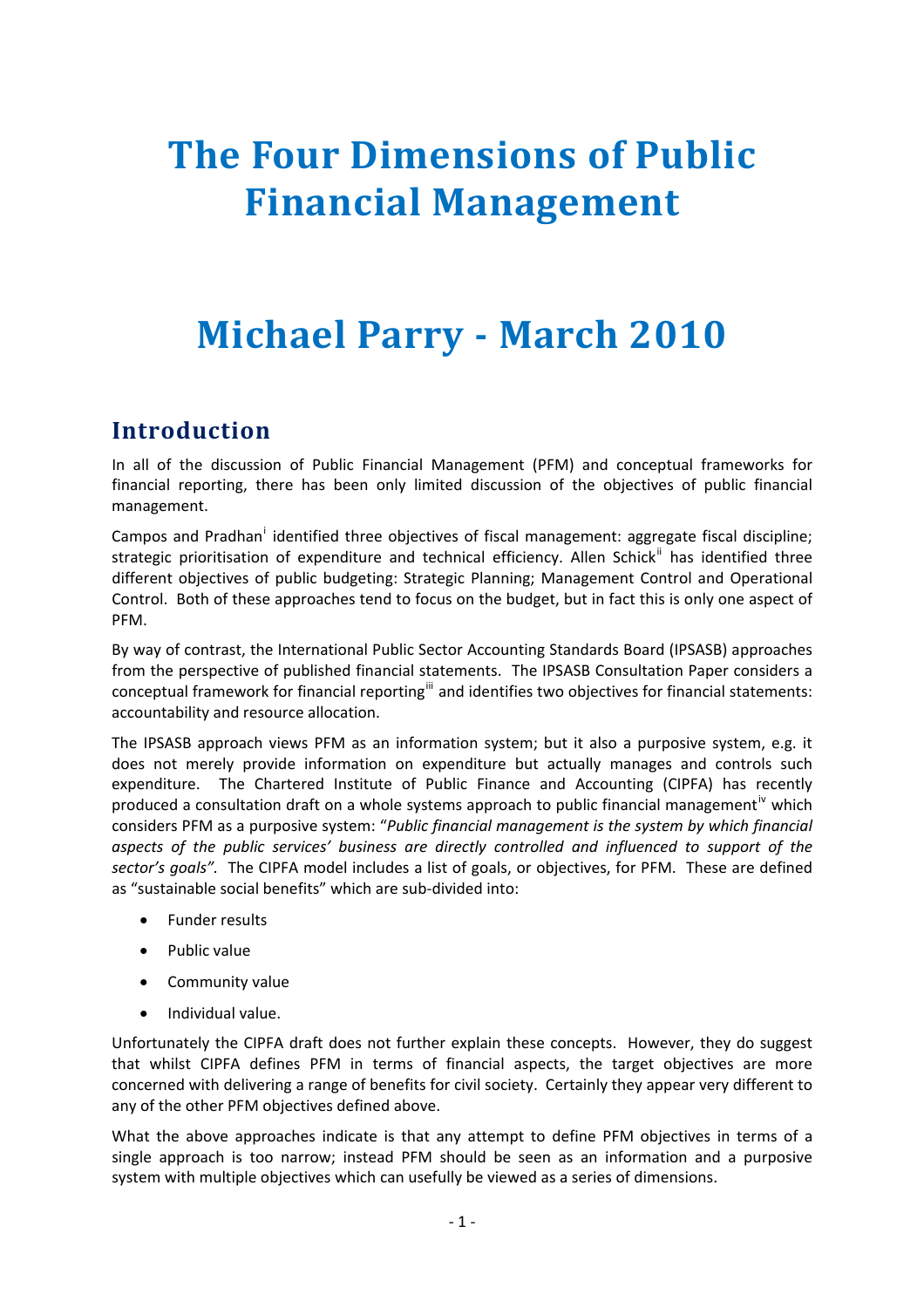This article s suggests that the objectives of PFM can be viewed as having **four dimensions**:

**Dimension 1** – aggregate fiscal management **Dimension 2** – operational management **Dimension 3** –fiduciary risk management **Dimension 4** – governance

Furthermore each of these dimensions is reflected in public financial management as an information system providing both ex ante (budgets, plans) and ex post (financial statements, performance and other) reporting.

Each of these four dimensional, a primary set of target objectives and the link to the information systems are summarised in the diagram on the next page. The rest of this article reviews each of these dimensions and the objectives within the dimensions. The dimensions are approached in the context of national government, but most of the comments can be transposed to sub-national public sector organisations. However, this model is proposed as a framework for identifying objectives rather than a definitive statement of all possible objectives of all aspects of public financial management.

It should also be noted that this model does not conflict with any of the definitions of objectives for PFM above. Rather, each of these can be seen as target objectives within certain dimensions; in fact as sub‐sets of the whole PFM model.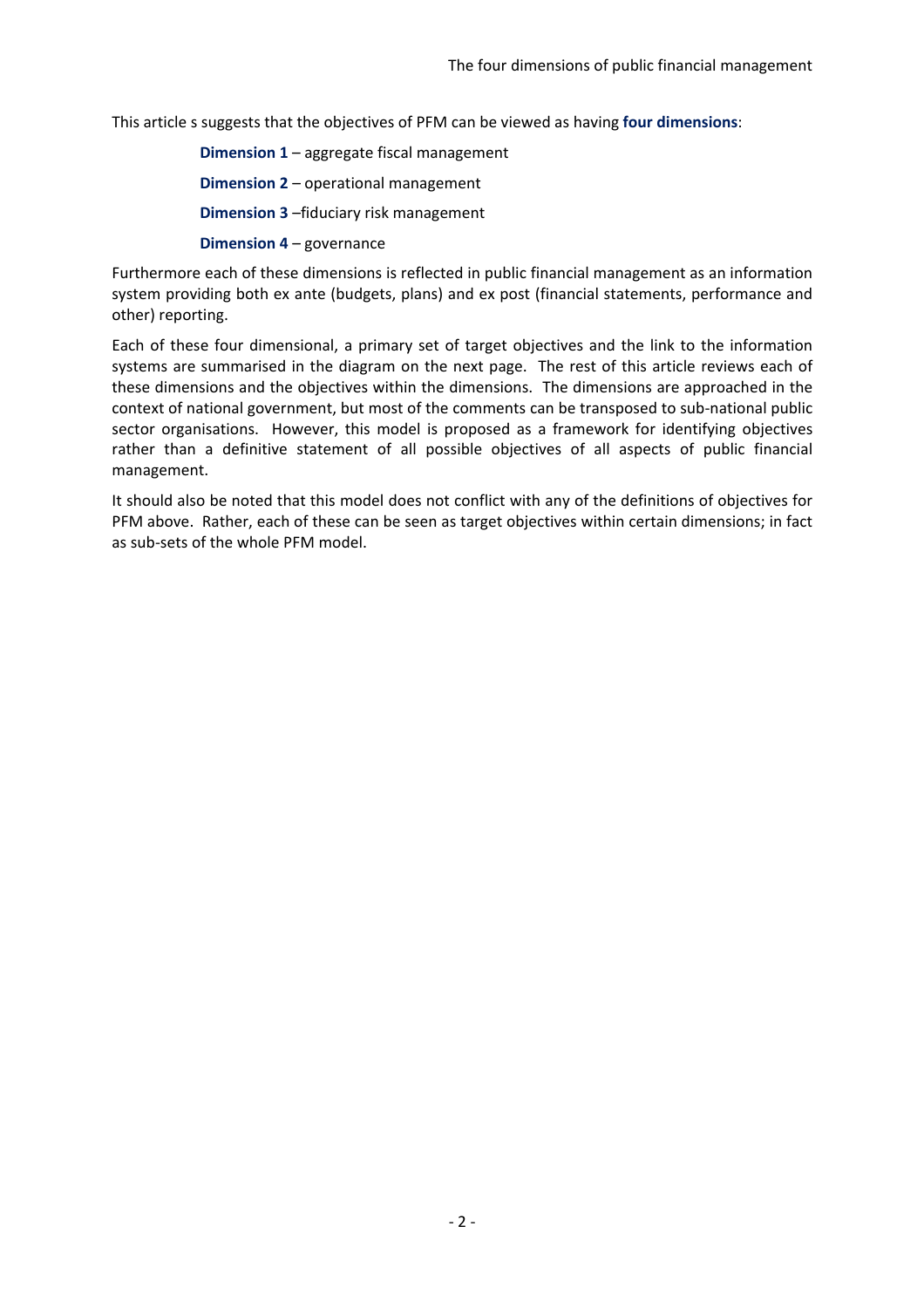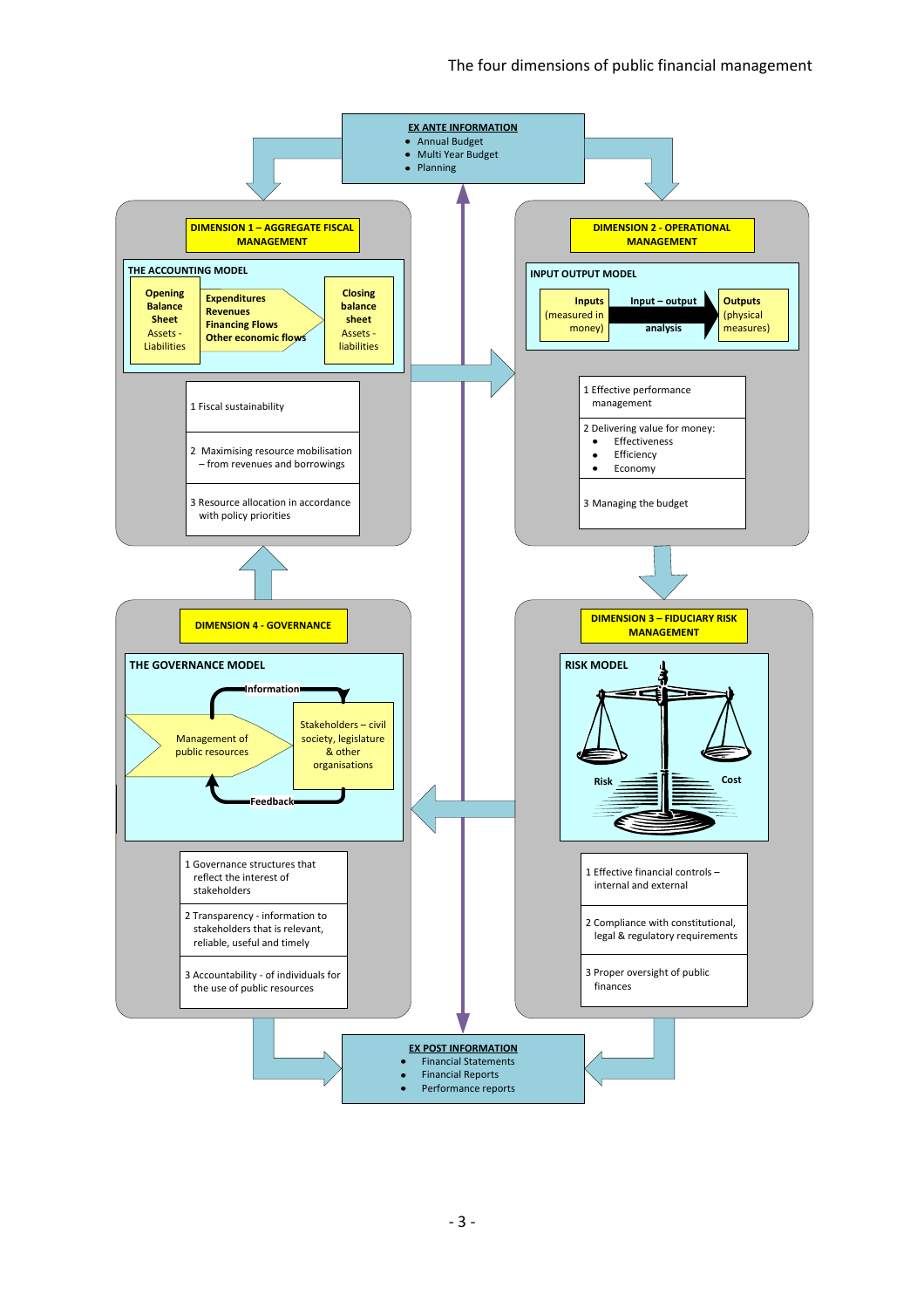## **Dimension 1 – aggregate fiscal management**

A fundamental requirement of every government is to manage its finances at the aggregate level. The accounting model represents the financial flows and resultant balance sheets and hence provides basis for monitoring, controlling and ultimately managing public finances. Three specific objectives of aggregate fiscal management are identified:

## **1. Fiscal sustainability**

One of the most fundamental responsibilities for any entity is aggregate fiscal management so as to be able to fund its activities from revenues and borrowings whilst remaining solvent – the objective of fiscal sustainability. For many countries achieving fiscal sustainability has become an increasing challenge over the last two years when faced with bailing out major financial institutions. This in turn has posed new issues of aggregate fiscal management of sovereign entities and the implicit guarantees made by such entities in respect of their banking sector. Sovereign entity debt is being "rated" in the same way as commercial entities on the basis of their balance sheet and future cash flows.

Fiscal risk is the problem of potential liabilities which do not at any point in time amount to actual liabilities, but may under certain conditions "crystallise" and become real liabilities. Financial reporting has for many years recognised these as "contingent liabilities" and required information on such contingent liabilities to be managed and reported. The obvious example are loan guarantees, e.g. on the loans of public enterprise, which will crystallise into actual liabilities if the borrowing entity fails to meet its loan obligations. But for governments the problem is more complex because of "implicit" guarantees, i.e. obligations not spelt out in law but which exist in reality – the obvious recent example is the obligation of governments around the world to bail out failing banks. This represent a huge fiscal risk that most governments did not even realise existed. Identifying and reporting such implicit fiscal risk is a major challenge for accountants.

Another newly recognised issue is the concept of a "structural" fiscal deficit, where current levels of revenues for some rich countries are inadequate to sustain levels of government expenditure, and choices have to be made between borrowing, increasing taxation or reducing expenditure. This problem will become more acute for many countries with aging populations. These issues in turn raise problems of inter‐generational transfers.

These are not just PFM problems, but accounting provides the only comprehensive model of the relationship between entity revenue and expenditure flows and balances. Traditionally aggregate fiscal management has focussed on the budget and levels of borrowings. But in the future governments require more sophisticated tools taking better account in addition of fiscal risk, equity between social groups, inter generational transfers, and the closer monitoring of fiscal outturns. This must require increasing and more sophisticated use of PFM tools at the sovereign government level.

### **2. Maximising resource mobilisation**

Almost all entities are constrained by limited financial resources. PFM has an objective in managing resource mobilisation within policy fiscal goals. This can operate at several levels:

• Credible financial statements can impact on perceived sovereign debt risk and hence the capacity for and cost of borrowing. It is likely that in the future audited government financial statements will play an increasingly important role in assessing sovereign debt risk and hence in mobilising resources.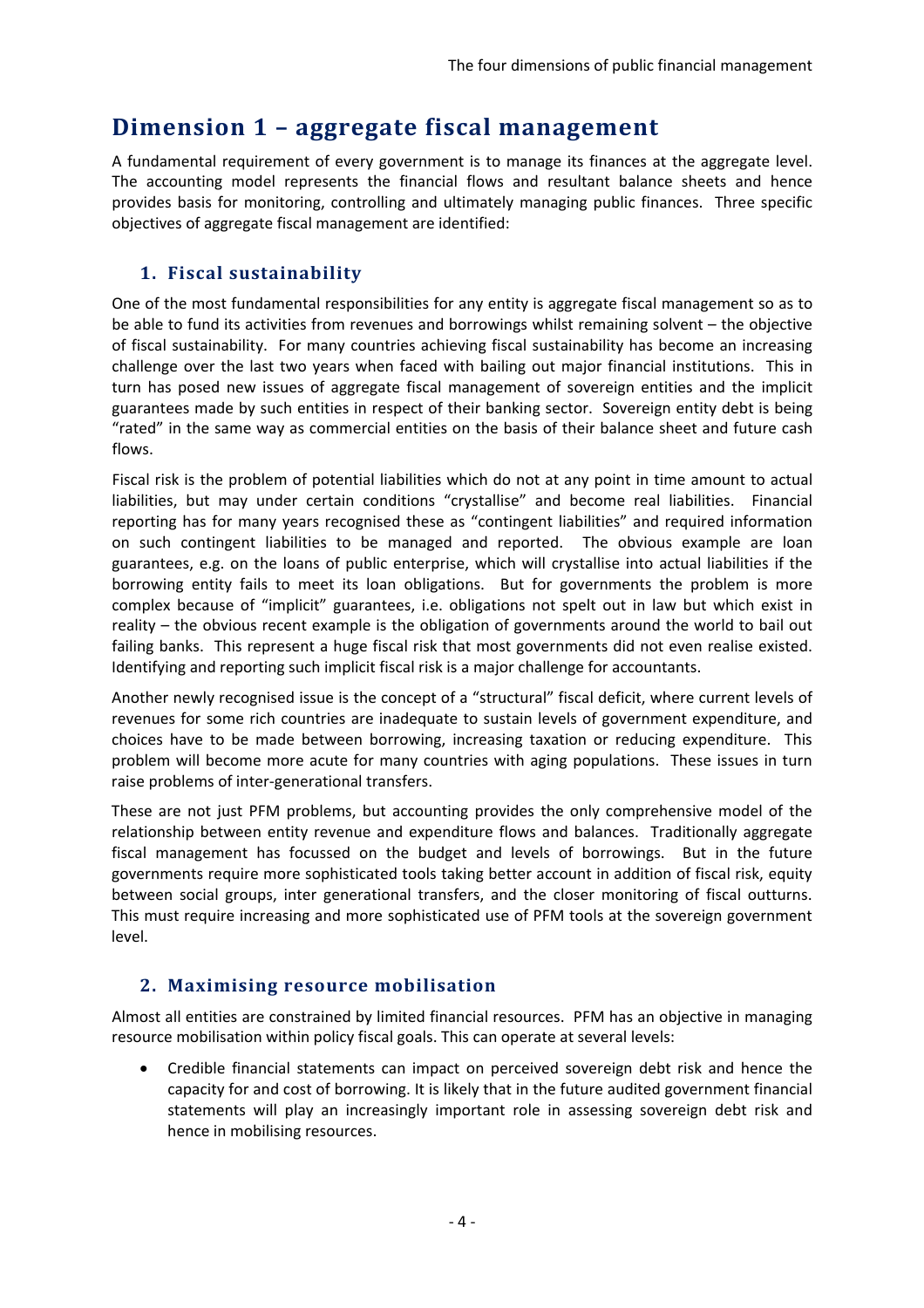- Perceived strong public financial management will be a factor in encouraging both public and private inward investment. For poor countries this will include encouraging support from development partners.
- Also for poor countries, enhanced public financial management can be one element in improving the ability to absorb and utilise external aid, effectively increasing resource availability.

#### **3. Resource allocation in accordance with policy priorities**

As noted above, most governments are constrained by financial resources and need to allocate limited resources to optimally achieve policy objectives. Resource allocation is at the heart of the budget planning process, and developments such as medium term budgets are attempts to more effectively link budgets to policy objectives over a time frame longer than the traditional annual budget.

It is tempting to see public financial management as "policy neutral", i.e. providing the mechanism for implementing whatever policies a government adopts with no responsibility for the policies. But such a view is naive. By deciding what to measure and how to present information, the accountant influences policy decisions. For example, a budget that identifies the poverty or gender impact of expenditure will influence the allocation of resources to address such issues. On the other hand a budget can hide a particular category of expenditure, e.g. military spending, by spreading such expenditure over a number of budget items without specific identification.

Hence decisions about budget allocations and the key policy focus are intertwined with decisions about budget and financial statement classification, identification and presentation. Furthermore the effectiveness of civil society participation, in Dimension 4 below, is dependent on the transparency with which information is presented and resource allocation decisions identified.

PFM through the budget process should provide a mechanism for linking policy objectives with the constraint of financial resources. However, whilst the objective of resource allocation in accordance with policy priorities seems simple, it is in fact difficult to achieve because of the problem of articulating policy priorities, the interdependence between the measurement system and the identification of priorities, and the difficulty of making reliable forecasts extending several years into the future.

## **Dimension 2 – Operational management**

Financial management has a significant role in the operational management of the day to day activities of government.

#### **1. Effective performance management**

A major constraint of PFM is that the accounting model of "not for profit" activities does not provide an input-output model for the public sector. Inputs are can be expressed in money units, but outputs are typically service delivery. This contrasts with the commercial sector where accounting is a universal input‐output model using a common measure of money. Inputs (costs) and outputs (sales) are measured in money units and the difference of profit, also in money units, providing a comprehensive basis for performance management. The development in the public sector of performance measures and management is an attempt to address the gap by developing non‐ financial measures of performance.

There is extensive literature on the techniques, problems and benefits of performance management systems. Performance management is often seen as a distinct discipline from PFM, but to be useful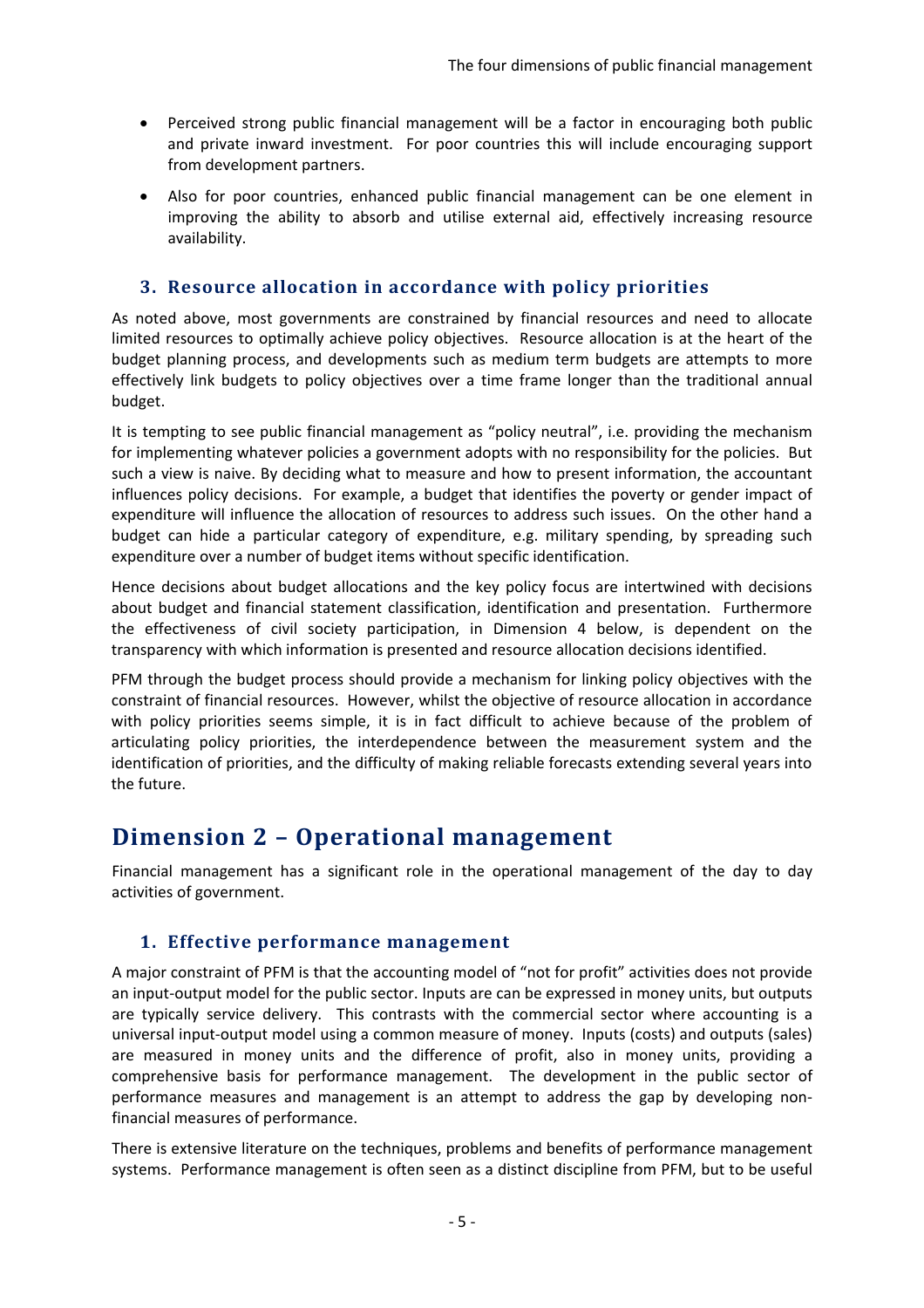performance measures of objectives must be linked to the financial resources used to achieve such objectives.

An objective of PFM must be an effective performance management system which links useful performance measures to the resources used to achieve the performance objectives.

#### **2. Delivering value for money**

The value for money objective could be seen as part of the overall performance management objective, but in fact it has a narrower perspective. Performance measures are concerned with achieving objectives. Value for money is simply a matter of ensuring that PFM contributes positively to delivering value for money, which in turn can be sub-divided into effectiveness, efficiency and economy.

In each of these areas it is possible to consider PFM as a system in its own right, and also PFM as a system impacting on broader management issues, as summarised in the matrix below.

| <b>Value for Money</b><br><b>Criteria</b> | The PFM system itself                                                                          | Impact of PFM on rest of public sector                                            |
|-------------------------------------------|------------------------------------------------------------------------------------------------|-----------------------------------------------------------------------------------|
| <b>Effectiveness</b>                      | Using the most appropriate PFM<br>methodology and tools, e.g.<br>appropriate use of automation | Measures and comparisons can identify<br>opportunities to improve effectiveness   |
| <b>Efficiency</b>                         | Ensuring funds for operations are<br>available promptly when required                          | Information on budgets and resources<br>available can enable efficient operations |
| <b>Economy</b>                            | Minimising transaction costs and<br>delays                                                     | Ensuring minimal resources used to<br>process transactions                        |

#### **3. Managing within the budget**

The public sector is budget driven. Without a budget governments lack legal authority to raise revenues or to make expenditures. When a sum is allocated within a budget it is intended to be spent for the purpose indicated. Over spending is a regulatory issue that will have to be corrected either by reallocation or by a supplementary budget. On the other hand under spending represents a failure to utilise allocated resources. The objective of many public sector managers to spend the budget, neither more nor less, is in fact logically consistent with a budget driven process.

Thus for the public sector manger operating within the budget is a constant challenge, made more difficult by the constraint of an annual budget cycle. Managing within the budget requires timely information on budget allocations, commitments and actual expenditures. Hence an efficient budget, commitment management and accounting system providing timely and relevant reports is essential for budget management, which in turn contributes to the value for money objectives above.

## **Dimension 3 – Fiduciary risk management**

A problem facing all entities is fiduciary risk – the risk of public money being stolen, used for purposes other than those intended, or used corruptly. There is a balance in fiduciary risk management between the cost of avoiding risks and the cost of such risks crystallising. PFM is part of the solution and provides important tools of risk management.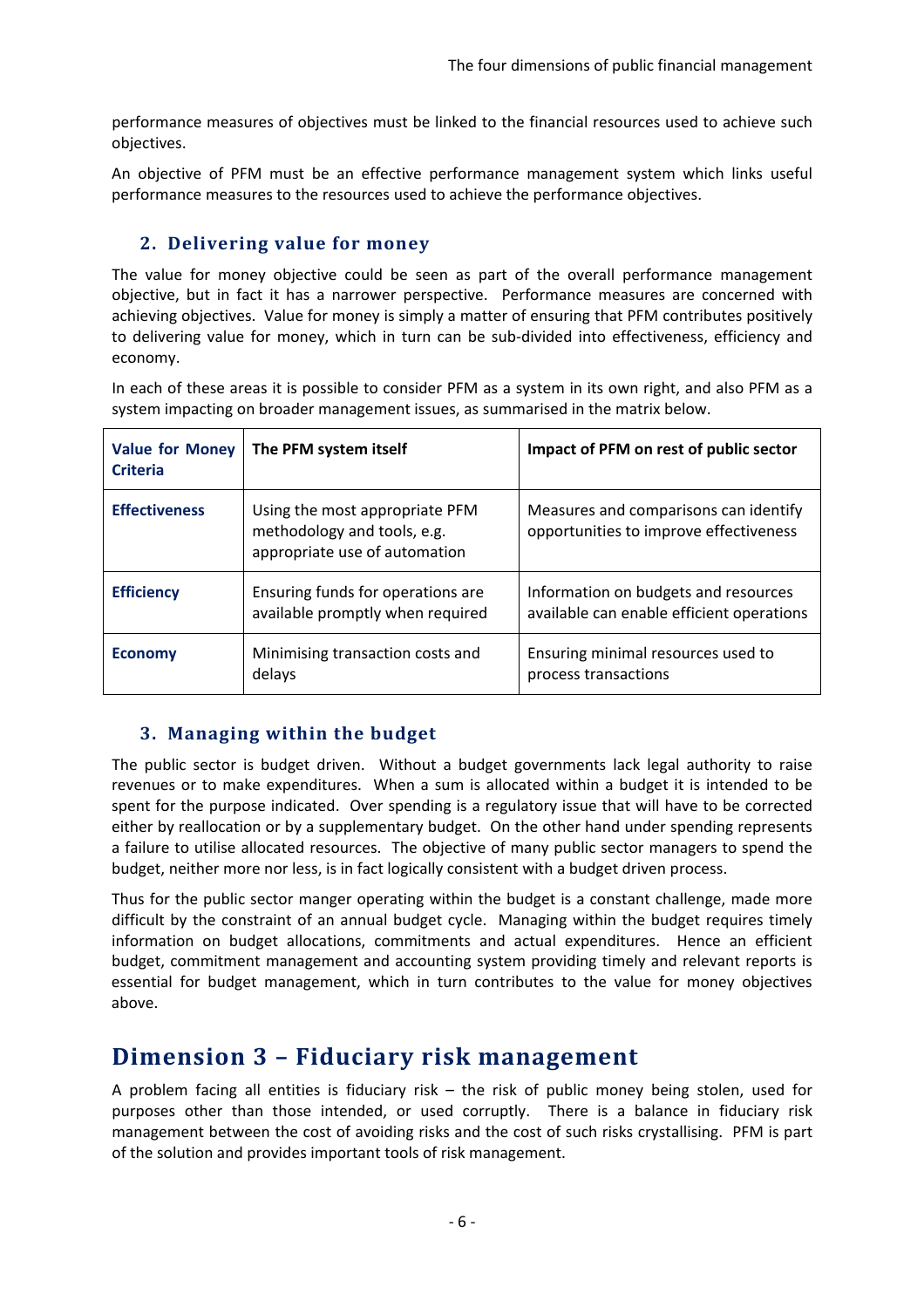### **1. Effective financial control**

The accounting system should provide a whole system of fiduciary controls, usefully summarised under European Union (EU) nomenclature as Public Internal Financial Control (PIFC). This comprises:

- Internal controls within an organisation, e.g. payment authorisation process, managing against budgets, reconciliation processes, and so on. These controls should be specifically designed to minimise the risk of loss.
- Internal audit the oversight system established by the management of an organisation in accordance with international standards of internal audit

In addition external audit – the independent scrutiny by the Supreme Audit Institution of the activities of public sector organisations – provides an additional element of risk management.

All public sector entities should have in place a structure of internal and external controls so as to reduce fiduciary risk to acceptable levels. However, it also needs to be recognised that some risks extend beyond the financial system and will require other forms of control outside the ambit of PFM.

#### **2. Compliance with constitutional legal and regulatory requirements**

Typically governments operate within a rule bound environment. There is a hierarchy of regulation starting with the constitution and moving down through laws to the detailed financial rules, instructions and procedures. This bureaucratic structure is another element of fiduciary risk management and is designed to minimise the scope for activities which are not in accordance with public policy, i.e. to minimise fiduciary risk.

PFM both operates within this regulatory environment, and also itself acts as a system for enforcing the regulations. As with controls, there is a balance between the cost of bureaucracy and benefits in terms of ensuring consistency and further reduction of fiduciary risk.

#### **3. Proper oversight of public finances**

The last element of fiduciary risk management is oversight, particularly by the legislature. Typically a committee of the legislature, e.g. a "Public Accounts Committee" will review financial and audit reports of individual units within Government, e.g. Ministries, Departments. In many cases the review will be supported by technical staff.

The oversight process varies between countries, but typically will involve:

- Initial "desk reviews" by the Committee of financial information and audit reports
- Follow up meetings with key persons from the Government Ministry concerned, and/or with the auditors (which may be in public)
- Follow up actions.

An open and powerful oversight process can be a powerful tool in fiduciary risk management. It can lend power to the auditor, use parliamentary privilege to identify issues and make pronouncements and the mere existence of the system can be a powerful incentive for effective control procedures. At a sub-national level a similar system should exist through local government public account committees, audit committees and similar tools.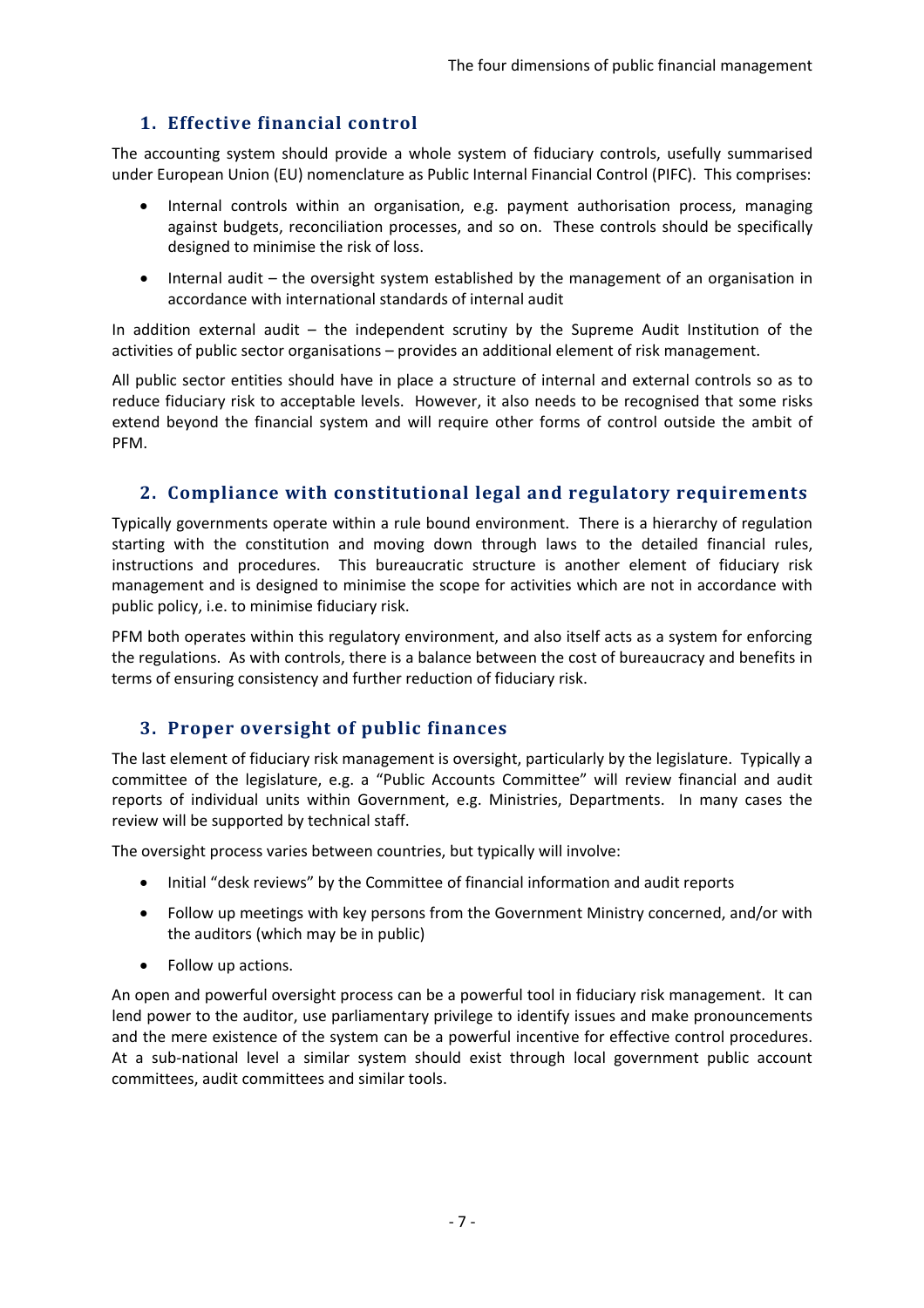## **Dimension 4 – governance**

The governance dimension has great significance in government because of the concept of government acting according to the will of the people. Whilst the people, i.e. civil society, are the primary stakeholder there will also be external stakeholders, e.g. lenders, multilateral organisations. Thus public sector governance has to meet the needs of all of these groups and at all levels of government.

#### **1. Governance structures that reflect the interest of stakeholders**

In theory a democratic government should reflect the will of the people and hence provides its own governance. In practice the most democratic systems put intervening barriers between public will and government policy, and specific mechanisms are required to overcome such barriers. The issue applies at national government and local government levels, and particularly to government agencies managed by unelected officials.

Governance issues can be addressed though a number of different approaches, e.g.

- Participation by stakeholder representatives, particularly in the management of unelected agencies.
- Ex‐ante involvement in resource allocation decisions
- Ex post involvement in scrutiny and oversight (see above).

Governance is linked to PFM though the budget and financial reporting processes. Budget are the ex ante resource mobilisation and management plans. Financial statements are the ex post reports on delivery. As such they are both tools in the governance process.

#### **2. Transparency**

Transparency is broader than financial information, but financial information will be an important part of transparent government. This includes all of published budgets, financial statements and audit reports as well as other financial information published by government.

As indicated above transparency is not just about providing data. The messages within the data must be made explicit; this requires judgments as to the appropriate messages, and hence the provision of relevant financial information. This is the same issue as noted above on budget allocations; there is an interdependent relationship between the information and judgements based on the information. Financial information will identify specific issues depending on the way it is classified and aggregated.

#### **3. Accountability**

Accountability goes beyond transparency and involves identifying individual responsibility for actions. Thus it can be seen as the end point of a participative and transparent process. Again accountability extends beyond accounting issues, but the latter will be a major element of the accountability process.

The level of accountability interacts with the basis on which budget holders are rewarded, and affects the level of central control that is necessary. Hence it has a profound effect on the design of the budget preparation, execution and accounting systems. PFM systems must have clear inbuilt assumptions about exactly how accountability will work – and they will need to be progressively redesigned as accountability improves. Therefore they must be either flexible or inexpensive – an expensive inflexible system will hold up progress.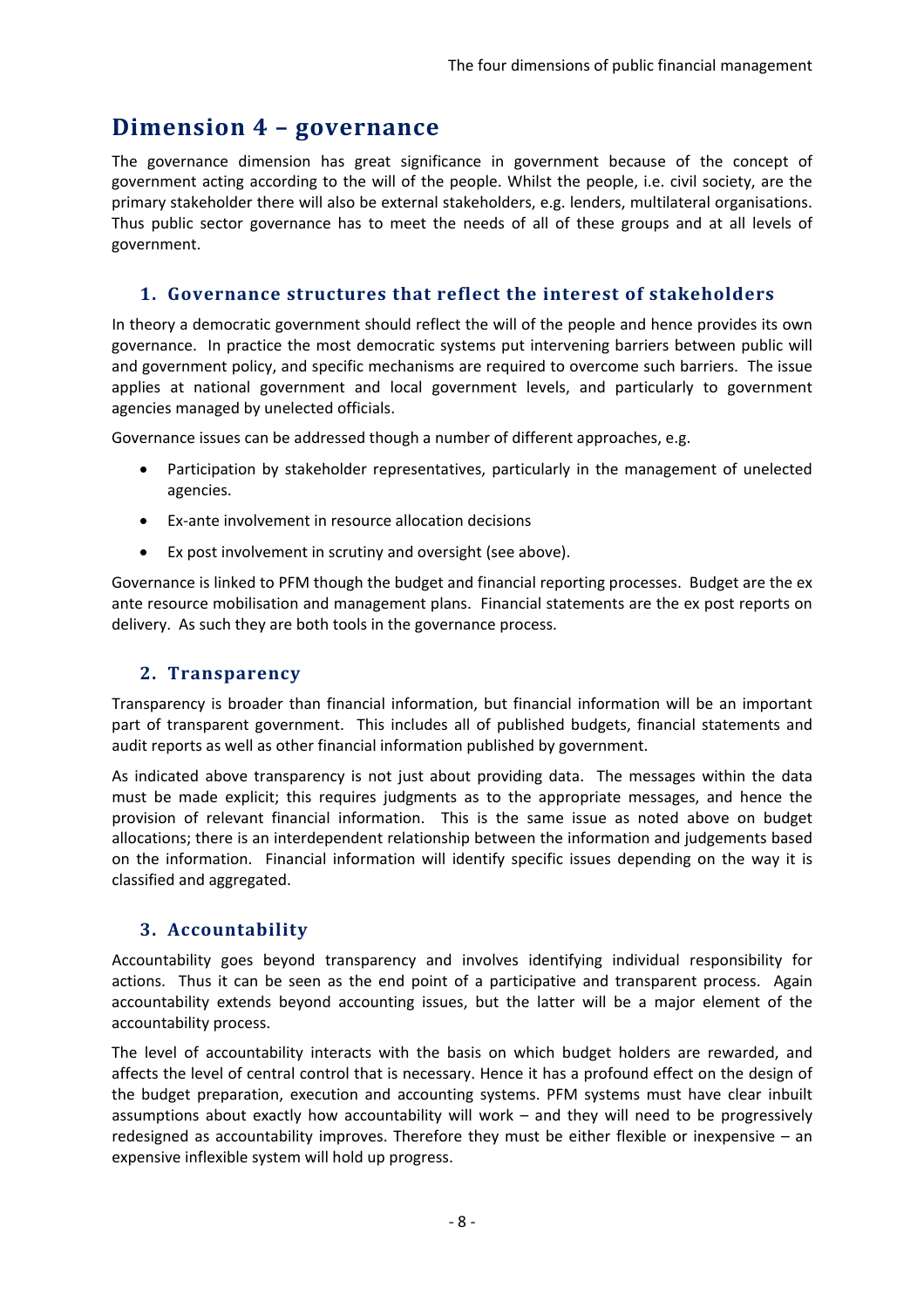# **Information outputs**

## **1. Ex ante information**

Ex ante reports are the formal outcomes of the planning processes. They may comprise annual or multiyear budgets, or plans which extend beyond financial flows, e.g. sectoral plans based on "real" targets such as poverty reduction, health care, etc. The financial aspect of all such plans will embrace the four dimensions of objectives as defined above.

Ex ante planning reports will be specifically linked to the fiscal and operational objectives as reflected in Dimension 1 and 2.

## **2. Ex post information**

For accountants the Financial Statements are a key ex post report. However, in the public sector the usefulness of purely financial reporting is limited because it provides no measure of service delivery and hence to be useful must be integrated with some form of performance reporting indicating how financial resources have been utilised to achieve "real" outcomes.

Ex post information will have a specific role in enabling the governance and fiduciary risk management objectives in Dimensions 3 and 4. Ex post reporting also provides a feedback loop to financial and operational planning.

# **Linkages**

The whole model describes a single system of public financial management; as such all dimensions and objectives within dimensions are linked. But there are some specific linkages:

- Operational objectives depend on fiscal objectives, for example if funds are not available when required then operations cannot be conducted as planned and objectives will not be achieved.
- Fiduciary risk is the control over the operation of PFM as a purposive system executing a budget to achieve certain operational objectives.
- Governance in the PFM context is governance of the fiscal and operational objectives, and requires a system of fiduciary risk management as the basis for effective financial governance.

## **Some conclusions**

The proposed four dimensional framework suggests that public financial management has a broad role in the whole public governance process. Furthermore specific sub-systems such as budget, financial reporting or audit, must be seen in the context of the overall four dimensional framework and their role within that framework. Hence the approach described in this article provides a basis for conceptualising specific areas within public financial management. For example general purpose financial statements can be seen as having particular relevance to:

- Dimension 1 fiscal management
- Dimension 2 particularly resource mobilisation
- Dimension 4 governance.